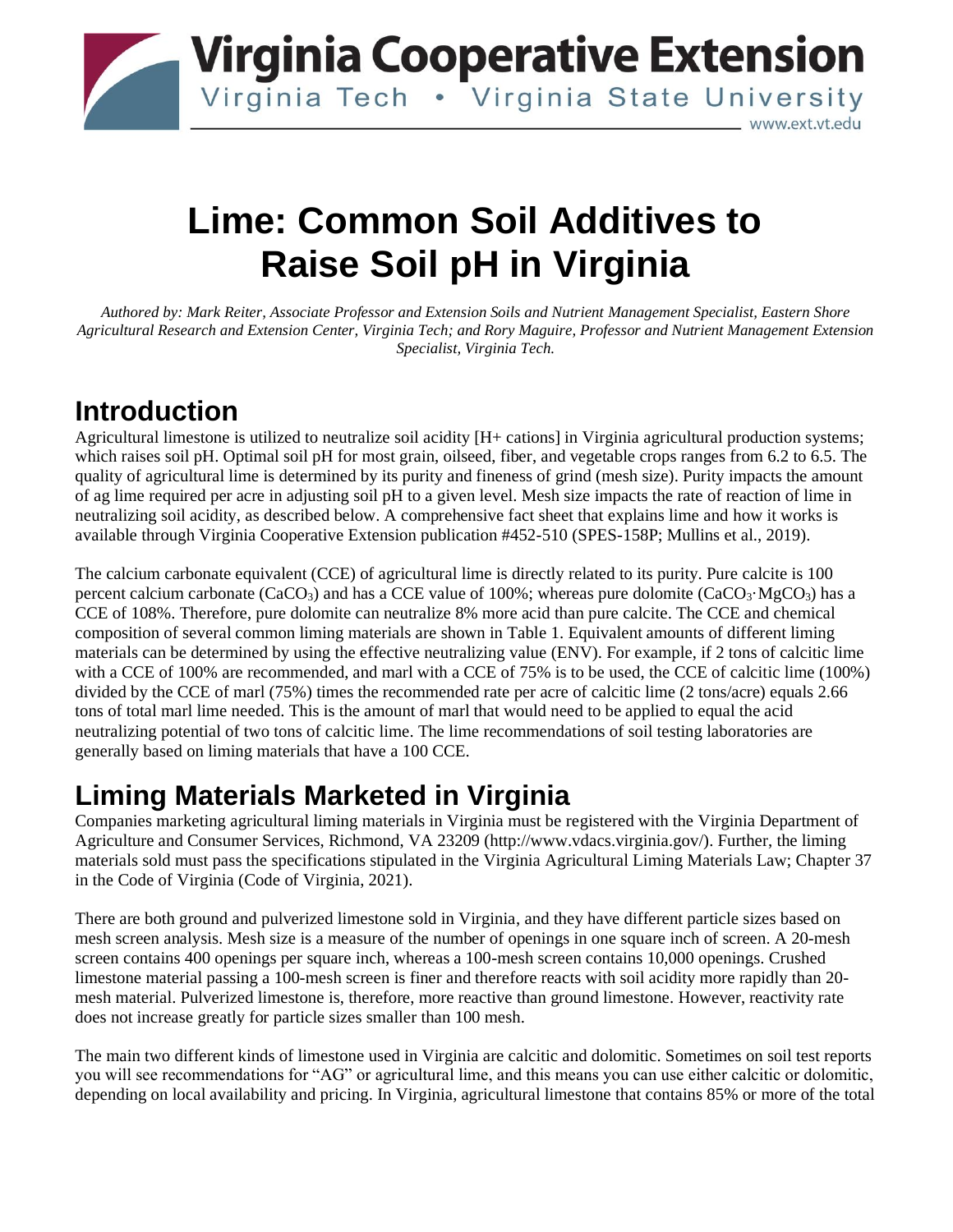neutralizing value in the calcium carbonate form is classified as calcitic; whereas limestone that contains 15% or more of the total carbonate content as magnesium carbonate is classified as dolomitic. Both are excellent liming materials; however, dolomitic lime should be used on soils testing low in magnesium to increase magnesium soil testing values.

When buying lime, one must be aware of the cost per unit of calcium carbonate equivalency. Neutralization potential increases with the increase in calcium carbonate equivalency value. In reality, ag lime users are buying acid neutralizing potential that is associated with both calcium carbonate equivalence and fineness of grind. Be sure to compare actual product labels to better understand the neutralizing value of the particular products available in your area.

### **Tables**

Table 1. Common lime sources used in Virginia. See VCE publication #452-510 for a more detailed discussion of lime sources, calculations, use, and precautions (SPES-158P; Mullins et al., 2019). As always, utilize product labeling for exact formulations and content.

| <b>Lime Material</b>     | <b>Chemical Formula</b>              | $CCE$ (%) | Approximate Fertilizer Nutrients <sup>a</sup> (%) |
|--------------------------|--------------------------------------|-----------|---------------------------------------------------|
| Calcium carbonate (pure) | CaCO <sub>3</sub>                    | 100       | 40% Ca                                            |
| Calcitic lime            | CaCO <sub>3</sub>                    | 80-100    | 30-40% Ca; 3% Mg                                  |
| Dolomitic lime           | CaCO <sub>3</sub> ·MgCO <sub>3</sub> | 85-108    | 20-25% Ca; 6-14% Mg                               |
| Byproducts and biosolids | Variable                             | Variable  | Variable                                          |
| Burned or quick lime     | CaO                                  | 150-175   | 71% Ca                                            |
| Cement kiln dusts        | Ca oxides                            | 40-100    | 29-46% Ca; 1-3% S                                 |
| Gypsum (does not lime)   | CaSO <sub>4</sub>                    | $\Omega$  | 22% Ca; 17% S                                     |
| Ground oyster shells     | CaCO <sub>3</sub>                    | 90-100    | 34% Ca                                            |
| Hydrated or slaked lime  | Ca(OH) <sub>2</sub>                  | 110-135   | 54% Ca                                            |
| Marl                     | CaCO <sub>3</sub>                    | 70-90     | 28% Ca                                            |
| Poultry litter           | Ca, Mg, and K Oxides                 | $0.3 - 4$ | 1-5% Ca; 0.5-2% Mg and others                     |
| Poultry litter ash       | Ca, Mg, and K Oxides                 | $12 - 31$ | 12-18% Ca; 3-6% Mg and others                     |
| Power plant ashes        | Ca, Mg, and K Oxides                 | 25-50     | Variable                                          |
| Slags                    | CaSiO <sub>3</sub>                   | 60-90     | Variable                                          |
| Wood ashes               | Ca, Mg, and K Oxides                 | 26-59     | 7-33% Ca; 2-7% K and others                       |

aThese are natural occurring minerals or byproducts; therefore, exact nutrient concentrations vary by individual source. Approximate values obtained from Adaska and Taubert (2008), Baker Lime (2021), Ajith (2016), Griffin (2006), Middleton (2015), Mullins et al. (2019), New Enterprise Stone & Lime Co. (2021), and Rockydale Quarries Corporation (2021).

### **References**

- Adaska, W.S. and D.H. Taubert. 2008. "Beneficial Uses of Cement Kiln Dust." 2008 IEEE/PCA 50<sup>th</sup> Cement Industry Technical Conference, Miami, FL. 19-22 May.
- Baker Lime. 2021. "Baker Lime Products and Specifications." Last Accessed January 9, 2021. [https://www.bakerlime.com/products/.](https://www.bakerlime.com/products/)